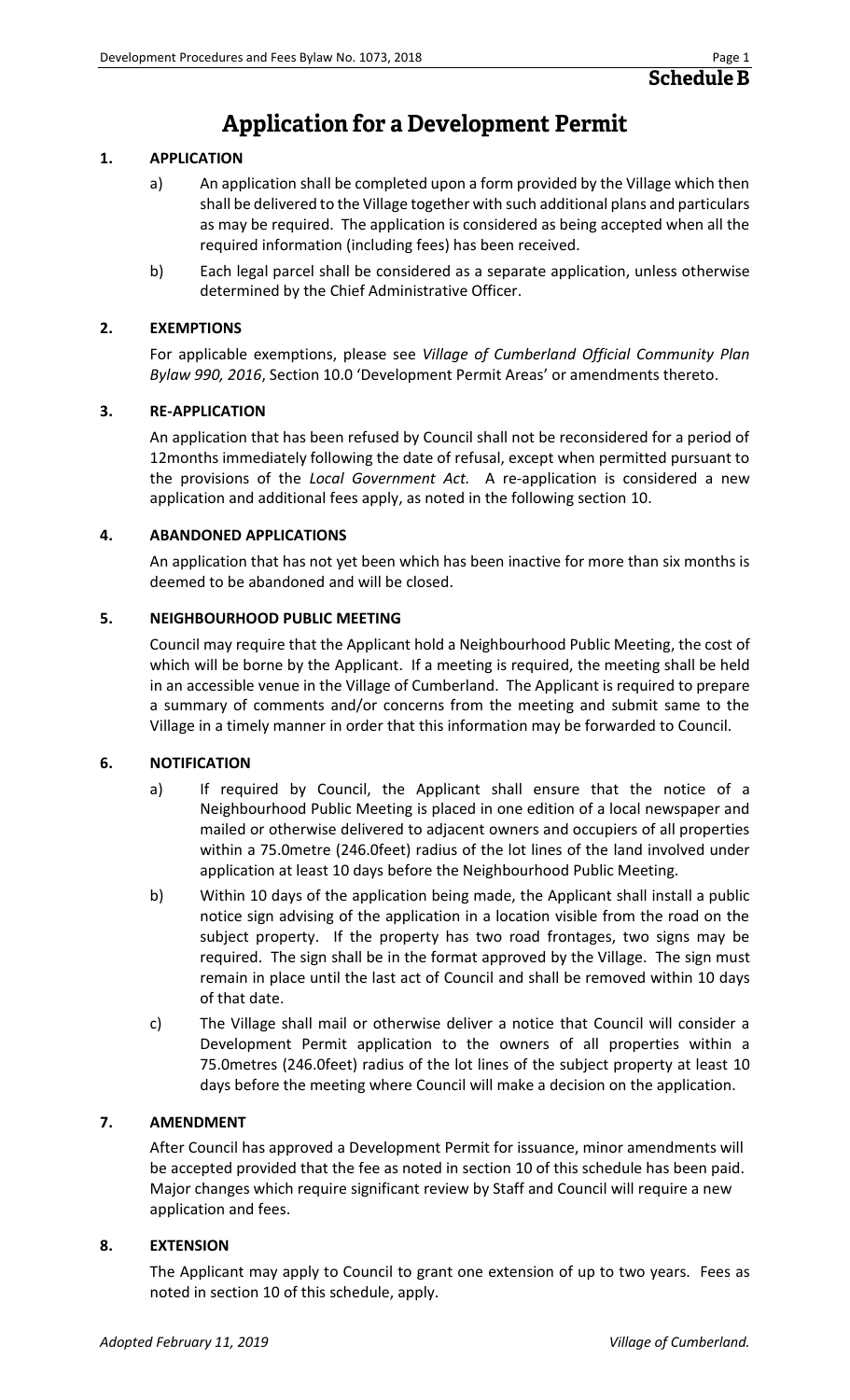#### **9. APPLICATION REQUIREMENTS**

- a) The completed **application form** including the applicable fees and the authorizing signature(s) as required.
- b) A **Surveyors Certificate** prepared by BC Land Surveyor may be required at the request of the Village.
- c) **A Site Plan** which contains the following minimum information about the subject property:
	- i) Location map, including neighbouring land uses;
	- ii) Existing and proposed buildings in relation to legal property boundaries with dimensions and areas;
	- iii) Significant physical features and topographic information, all existing watercourses and wetlands and all Sensitive Ecosystem Information;
	- iv) North arrow and drawing scales;
	- v) Dimensions for all elevations and site plans;
	- vi) Geodetic elevation upon request by the Village;
	- vii) Roads, existing and/or proposed;
	- viii) Residential unit or building layout and/or comprehensive plan, illustrating unit distribution; and
	- ix) Open space.
- d) Where the Development Permit is for form and character, elevation drawings will be required which will be in colour, illustrating the proposed outside of the building and include a list of materials and colours to be used.
- e) Completed 'Site Profile', as per the *Environmental Management Act*, for the subject property or release from the Ministry to proceed.
- f) **Landscape Plans, as required,** must be professionally prepared and conform to the most recent BCSLA\BCLNA Landscape Standard and contain the following minimum information:
	- i) Site organization, including planting beds, and landscape features;
	- ii) All plant material and landscape features at installed sizes, accurate location, and spacing;
	- iii) Plant list using botanical and common names for all recommended plant material and size specification;
	- iv) Location of all utility infrastructure (overhead, underground, light standards, etc.), which may be affected by landscaping.
	- v) A cost estimate of completing any required landscape plan. This estimate shall provide the following detailed (itemized) information:
		- 1) Softscaping such as, but not limited to plants, bed preparation, etc.;
		- 2) Equipment to be installed such as but not limited to irrigation system, playground, etc.,
		- 3) Hardscaping such as but not limited to sidewalks, fencing, etc., and
		- 4) Labour costs required for the total cost of the construction and implementation of the plan.
- g) **Security:** If required, the Applicant shall provide a security by letter of credit or in a form acceptable to the Village for the following purposes:
	- i) Landscaping: If Landscaping is required, this Security is to provide the means by which Council can carry out the landscaping works if the Applicant does not complete the approved Landscape Plan, as follows:
		- 1) The amount shall be 125% of the cost estimate for the approved landscape plan and shall be received before the Permit is issued.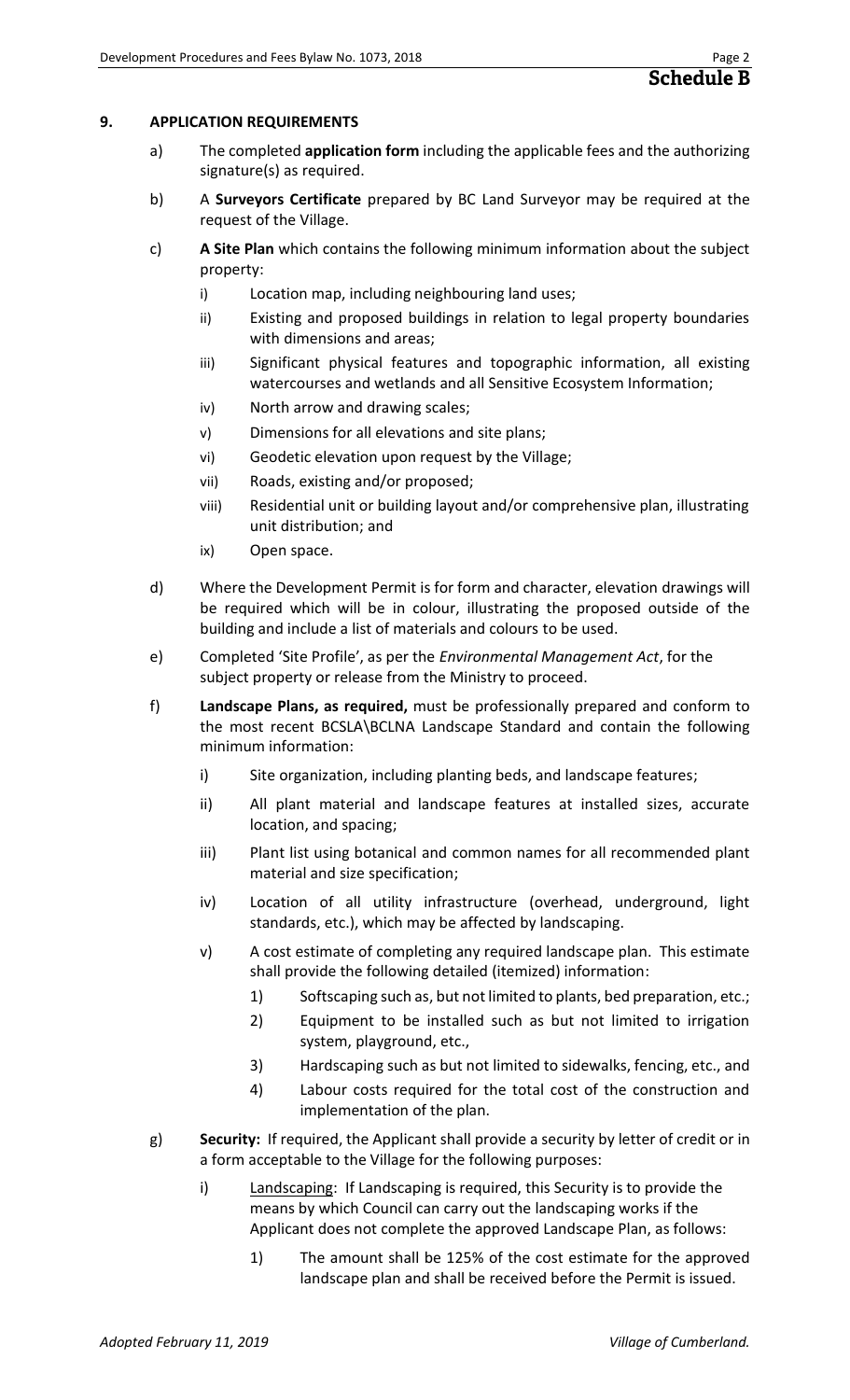- 2 An inspection shall be carried out upon completion of the plan and if compliant, a refund of 75% shall be made.
- 3) The remaining 25% will be held back for one year at which time the Applicant will request an inspection. If the plantings are to the satisfaction of the Village, the holdback will be returned to the person who paid it. If any of the plants have not survived, they shall be replaced by the Applicant per the approved landscape plan, or failing this, the Village may use the holdback to replace the plants. Any amount of the security not used for the purpose it was intended will be returned to person who paid it.
- ii) Unsafe Condition: Where there is the high probability of an unsafe condition occurring due to a consequence of contravention of a condition in the Development Permit, a Security may be required to provide the means by which Council can rectify said unsafe condition, as follows:
	- 1) The amount shall be 125% of the cost estimate provided by a registered professional and shall be received before the Permit is issued.
	- 2) An inspection shall be carried out upon completion of the plan by a registered professional and if found compliant, a full refund shall be made to the person who paid it.
	- 3) If the professional's inspection reveals an unsafe condition, the Applicant shall rectify the condition, or failing this, the Village may use the security to rectify the condition. Any amount of the security not used for the purpose it was intended will be returned to person who paid it.
- iii) Damage to Natural Environment: Where there is the high probability of damage to the Natural Environment occurring due to a consequence of contravention of a condition in the Development Permit, this Security may be required to provide the means by which Council can rectify said damage, as follows:
	- 1) The amount shall be 125% of the cost estimate provided by a registered professional and shall be received before the Permit is issued.
	- 2) An inspection shall be carried out upon completion of the plan by a registered professional and if found compliant, a full refund shall be made to the person who paid it.
	- 3) If the professional's inspection reveals an unsafe condition, the Applicant shall rectify the condition, or failing this, the Village may use the security to rectify the condition. Any amount of the security not used for the purpose it was intended will be returned to person who paid it.
- h) Additional information may be required in accordance with the "Corporation of the Village of Cumberland Development Approval Information Bylaw No. 809, 2005" and all amendments thereto.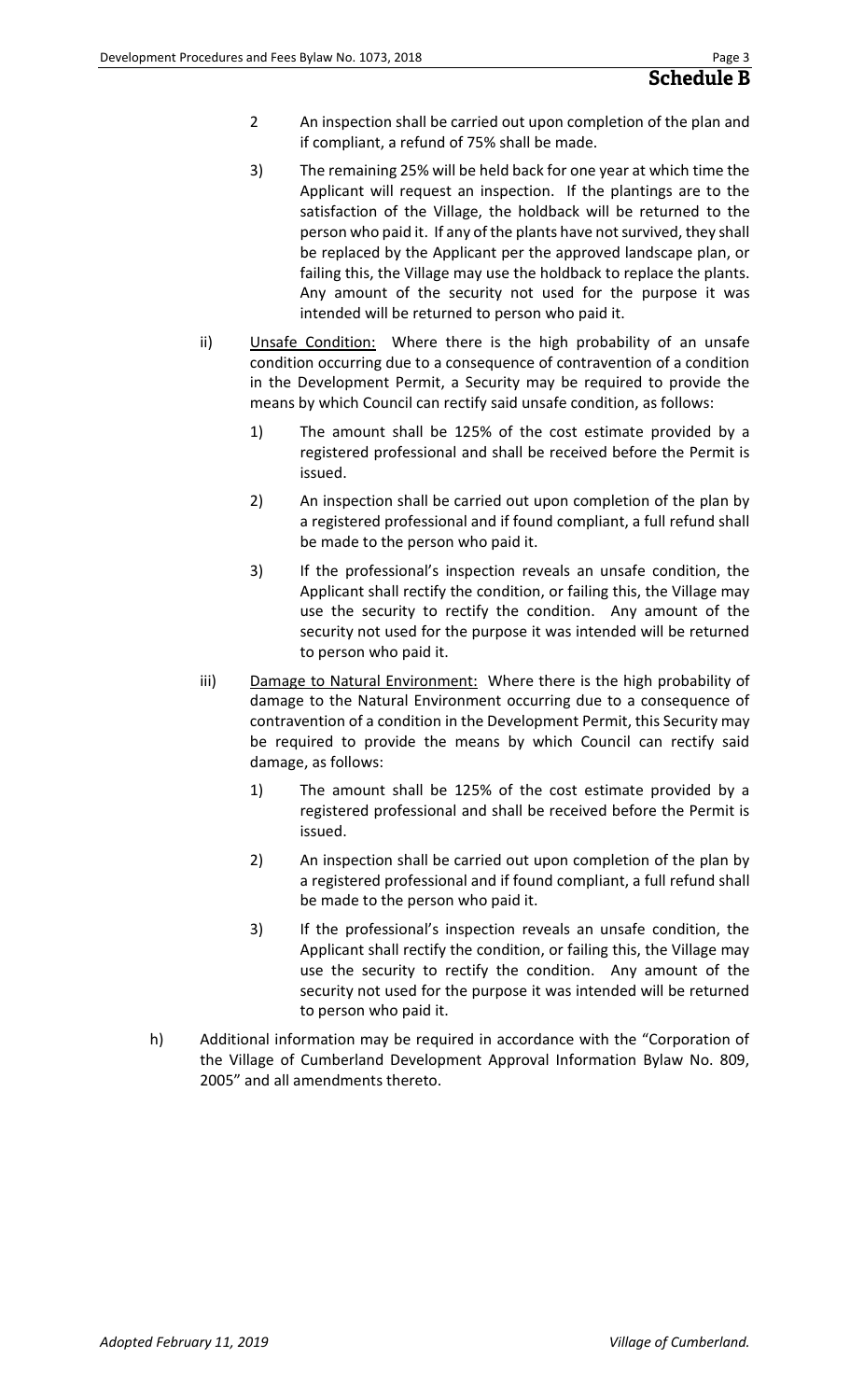#### **10. FEES**

|      | Residential, Single Family: \$1,200 <sup>1,2</sup>                                                                                                           | All Other: \$2,100 <sup>1,2</sup> |                               |
|------|--------------------------------------------------------------------------------------------------------------------------------------------------------------|-----------------------------------|-------------------------------|
| Plus | \$1 per 1.0 metres <sup>2</sup> gross floor area of commercial or<br>industrial development <sup>1</sup> ; or<br>\$25 each residential lot/unit <sup>1</sup> |                                   | to a<br>maximum<br>of \$4,200 |

**+Plus** reimbursement to the Village (at cost) for Peer Review of (such as but not limited to) legal, engineering, environmental, architectural plans, studies, and/or documents. The Applicant will be advised in writing of the amount outstanding and will be provided with an accounting of the costs incurred. Payment of these fees will be a condition that must be met prior to issuing the Permit.

| Amendment                                                                                                                                                                                 | <b>50%</b> of application fee                                                                                                                                              | <b>Extension</b> | 50% of application fee |  |
|-------------------------------------------------------------------------------------------------------------------------------------------------------------------------------------------|----------------------------------------------------------------------------------------------------------------------------------------------------------------------------|------------------|------------------------|--|
| Refund                                                                                                                                                                                    | •Less 10% before preliminary review of the application<br>● Less 75% before preparation of the first staff report<br>• No refund after notification to adjacent neighbours |                  |                        |  |
| If a concept plan is not available this number will be calculated on the maximum build out allowed<br>Notes:<br>in the applicable Zone.                                                   |                                                                                                                                                                            |                  |                        |  |
| Application fees shall include Title searches but do not include other documents such as<br>covenants, ROW's, etc. The cost of retrieving these from LTO shall be borne by the Applicant. |                                                                                                                                                                            |                  |                        |  |

#### **11. TYPICAL PROCESS**

- a) A complete application and fees are received by Staff. Processing will not commence until all the application requirements are met.
- b) Staff will provide the design of the required public notice sign to the Applicant, mapping of the area required for notification of the Neighbourhood Public Meeting (if required), and mailing labels if requested.
- c) The Applicant shall install the Public Notice sign within 10 days of having made the application.
- d) Staff prepares a report for Council outlining the application and requesting referral to the internal Commissions or Committees as applicable.
- e) Council upon considering the application may request: additional information, and/or that the Applicant provide a Neighbourhood Public Meeting, they may issue the application, table, or deny the application.
- f) If required, the Applicant shall:
	- i) schedule the Neighbourhood Public Meeting in a Cumberland venue;
	- ii) advertise in a local paper, the advertisement to appear 10 days prior to the Neighbourhood Public Meeting;
	- iii) after the Neighbourhood Public Meeting, provide proof of advertising, a summary of comments and/or concerns; and any submissions made at the Meeting.
- g) If referred to an internal Commission or Committee by Council, Staff prepares a report for said Commission or Committee. The Applicant is invited to attend any meeting where their application is being considered.
- h) Staff sends out notification to adjacent neighbours at least 10 days prior to the meeting where Council will be making a decision on the application.
- i) The internal Commissions and/or Committees as referred by Council meet and makes recommendations to Council.
- j) Staff prepares report for Council outlining the application, including comments from the Neighbourhood Public Meeting (if held), recommendations from the internal Commission or Committees, and any public submissions received.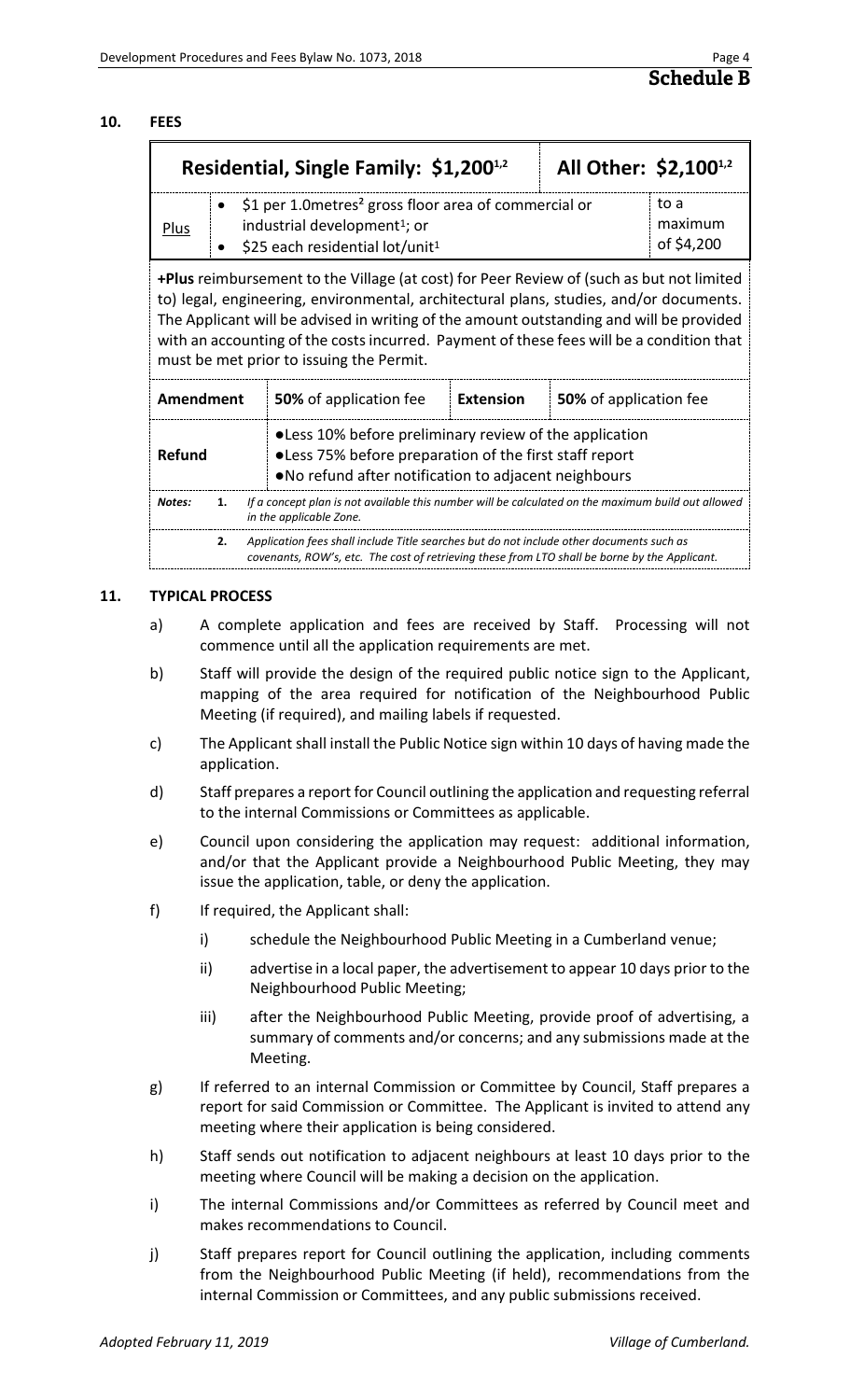- k) Council, upon considering the application, may request additional information, issue the application, or may refer, table, or deny the application.
- l) The Applicant is advised of the Council's decision within 10 days.
- m) Where Council has issued the Development Permit, it is then prepared in the form of the form of Schedule B-1. When the conditions of the permit have been met the Development Permit is then issued by the Corporate Officer; and *Notice of Development Permit* is sent to Land Title Office for registration on the title of the subject property.
- n) Where an application for a Development Permit has been refused by Council, the Applicant shall be advised of the reasons for refusal.
- o) The Applicant shall remove the Public Notice sign within 10 days of Council making its decision.

#### **11. TYPICAL PROCESS**

- a) A complete application and fees are received by staff. Processing will not commence until all the application requirements are met.
- b) Staff will provide the design of the required public notice sign to the Applicant, mapping of the area required for notification of the Neighbourhood Public Meeting (if required), and mailing labels if requested.
- c) The Applicant shall install the Public Notice sign within 10 days of having made the application.
- d) Staff prepares a report for Council outlining the application and requesting referral to the internal Commission or Committee as applicable.
- e) Council upon considering the application may request: additional information, and/or that the Applicant provide a Neighbourhood Public Meeting, they may issue the application, table, or deny the application.
- f) If required, the Applicant shall:
	- i) schedule the Neighbourhood Public Meeting in a Cumberland venue;
	- ii) advertise in a local paper, the ad to appear 10 days prior to the Neighbourhood Public Meeting;
	- iii) after the Neighbourhood Public Meeting, provide proof of advertising, a summary of comments and/or concerns; and any submissions made at the Meeting.
- g) If referred to an internal Commission or Committee by Council, Staff prepares a report for said Commission or Committee. The Applicant is invited to attend any meeting where his application is being considered.
- h) Staff sends out notification to adjacent neighbours at least 10 days prior to the meeting where Council will be making a decision on the application.
- i) The internal Commissions and/or Committees as referred by Council meet and makes recommendations to Council.
- j) Staff prepares report for Council outlining the application, including comments from the Neighbourhood Public Meeting (if held), recommendations from the internal Commission or Committees, and any public submissions received.
- k) Council, upon considering the application, may request additional information, issue the application, or may refer, table, or deny the application.
- l) The Applicant is advised of the Council's decision within 10 days.
- m) Where Council has granted the permit, it is then prepared in the form of Schedule C-1. When the conditions of the Permit have been met (i.e., security, plans) it is then issued by the Corporate Officer; and *Notice of Heritage Alteration Permit* is sent to Land Title Office for registration on the title of the subject property.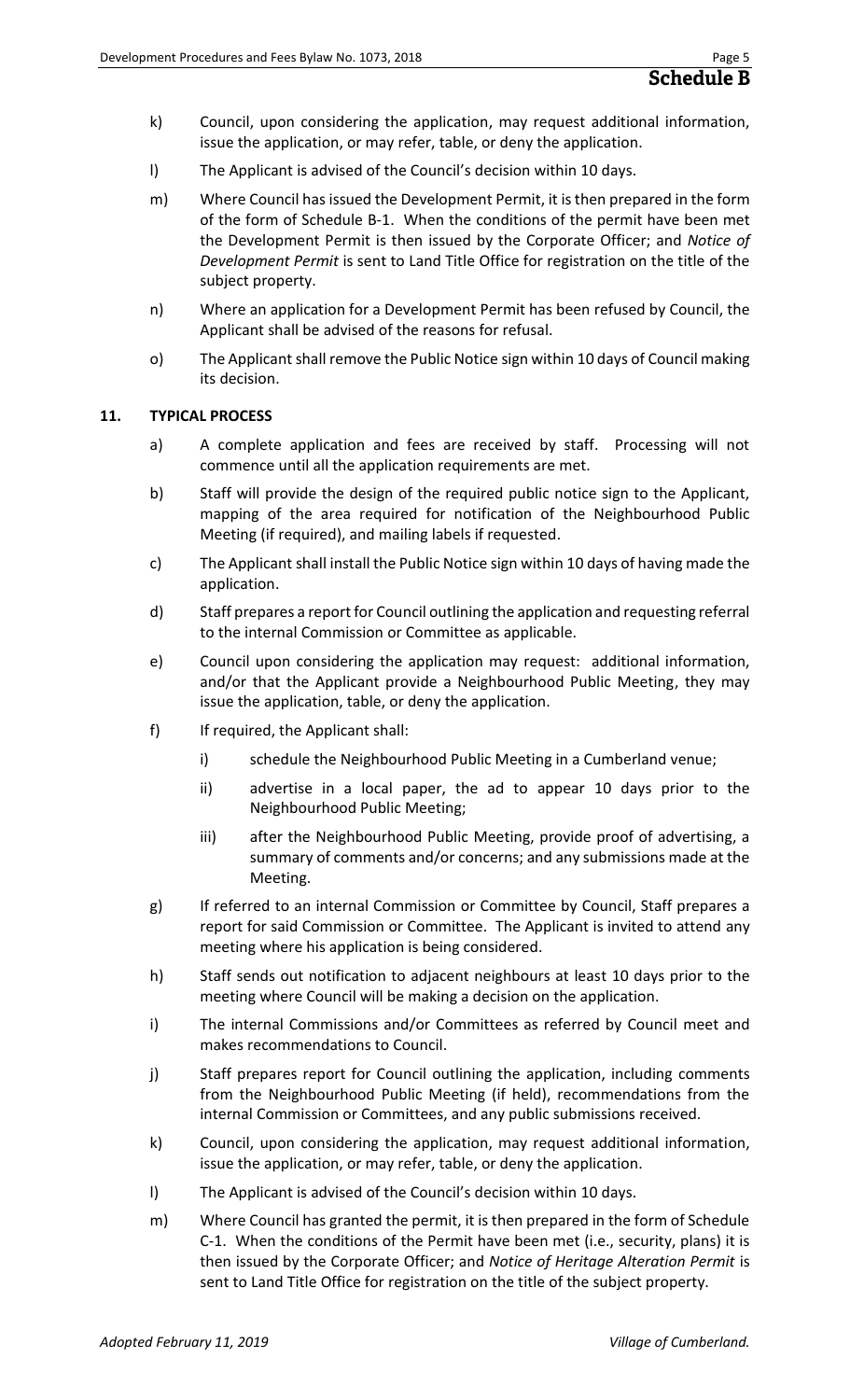- n) Where a permit has been refused by Council, the Applicant shall be advised of the reasons for refusal.
- o) The Applicant shall remove the Public Notice sign within 10 days of Council making its decision.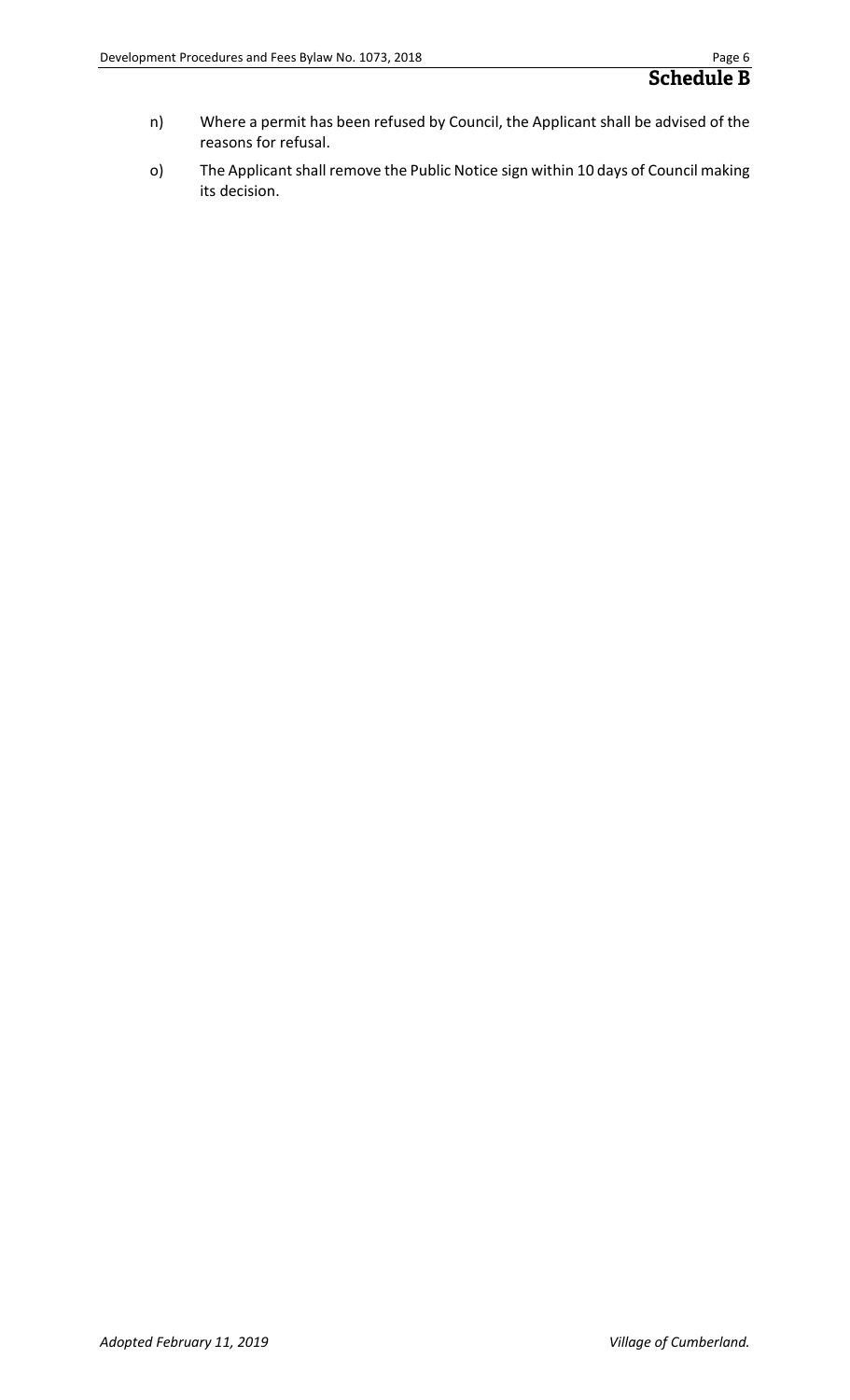## **Application for Development Permit**

| <b>Application Information &amp; Description of Property Affected</b>                                                                                                                                                                                                                                                 |      |                                                                                                                                                                          |       |                                                                                                                |  |
|-----------------------------------------------------------------------------------------------------------------------------------------------------------------------------------------------------------------------------------------------------------------------------------------------------------------------|------|--------------------------------------------------------------------------------------------------------------------------------------------------------------------------|-------|----------------------------------------------------------------------------------------------------------------|--|
| Civic Address:                                                                                                                                                                                                                                                                                                        |      |                                                                                                                                                                          |       |                                                                                                                |  |
| Legal Description as shown on the Certificate of Title:                                                                                                                                                                                                                                                               |      |                                                                                                                                                                          |       |                                                                                                                |  |
|                                                                                                                                                                                                                                                                                                                       |      |                                                                                                                                                                          |       |                                                                                                                |  |
| PID:                                                                                                                                                                                                                                                                                                                  |      | Folio:                                                                                                                                                                   |       |                                                                                                                |  |
| <b>Registered Property Owner</b>                                                                                                                                                                                                                                                                                      |      |                                                                                                                                                                          |       |                                                                                                                |  |
| Company Name (if applicable):                                                                                                                                                                                                                                                                                         |      |                                                                                                                                                                          |       |                                                                                                                |  |
| Name:                                                                                                                                                                                                                                                                                                                 |      |                                                                                                                                                                          |       |                                                                                                                |  |
| <b>Mailing Address:</b>                                                                                                                                                                                                                                                                                               |      |                                                                                                                                                                          |       | Postal Code:                                                                                                   |  |
| Phone:                                                                                                                                                                                                                                                                                                                | Fax: |                                                                                                                                                                          | Cell: |                                                                                                                |  |
| Email:                                                                                                                                                                                                                                                                                                                |      |                                                                                                                                                                          |       |                                                                                                                |  |
| Applicant if different from Owner (Owner signature required as Agent)                                                                                                                                                                                                                                                 |      |                                                                                                                                                                          |       |                                                                                                                |  |
| Company Name (if applicable):                                                                                                                                                                                                                                                                                         |      |                                                                                                                                                                          |       |                                                                                                                |  |
| <b>Contact Name:</b>                                                                                                                                                                                                                                                                                                  |      |                                                                                                                                                                          |       |                                                                                                                |  |
| <b>Mailing Address:</b>                                                                                                                                                                                                                                                                                               |      |                                                                                                                                                                          |       | Postal Code:                                                                                                   |  |
| Phone:<br>Fax:                                                                                                                                                                                                                                                                                                        |      |                                                                                                                                                                          | Cell: |                                                                                                                |  |
| Email:                                                                                                                                                                                                                                                                                                                |      |                                                                                                                                                                          |       |                                                                                                                |  |
| Development being applied for                                                                                                                                                                                                                                                                                         |      |                                                                                                                                                                          |       |                                                                                                                |  |
| <b>DPA#1 Environmental Protection</b><br><b>DPA#2 Groundwater Protection</b><br><b>DPA#3 Farmland Protection</b><br>DPA#4 Wildfire Urban Interface<br>DPA#5 Industrial                                                                                                                                                |      | <b>DPA#6 Residential Infill</b><br>DPA#7 Residential Multi-family<br><b>DPA#9 Commercial</b><br>DPA#10 Intensive Residential - Carlisle Lane<br>DPA#11 Interchange Lands |       |                                                                                                                |  |
| <b>Purpose of Application</b>                                                                                                                                                                                                                                                                                         |      |                                                                                                                                                                          |       |                                                                                                                |  |
|                                                                                                                                                                                                                                                                                                                       |      |                                                                                                                                                                          |       |                                                                                                                |  |
|                                                                                                                                                                                                                                                                                                                       |      |                                                                                                                                                                          |       |                                                                                                                |  |
| Plans and Reports Attached to this application<br><b>Transportation Study</b><br><b>Hydrology Study</b><br><b>Project Summary</b><br><b>Environmental Study</b><br><b>Agent Authorization</b><br><b>Fire Protection</b><br>Riparian Area<br>Assessment Report<br>Municipal Infrastructure<br><b>School Facilities</b> |      |                                                                                                                                                                          |       | Parks<br>Forestry<br>Historical, archaeological, or<br>paleontological resources<br><b>Artificial Lighting</b> |  |
| <b>Signature of Owner/Authorized Agent</b>                                                                                                                                                                                                                                                                            |      |                                                                                                                                                                          |       |                                                                                                                |  |
|                                                                                                                                                                                                                                                                                                                       |      |                                                                                                                                                                          |       |                                                                                                                |  |
| Owner/Applicant                                                                                                                                                                                                                                                                                                       |      |                                                                                                                                                                          |       | Date of Application                                                                                            |  |